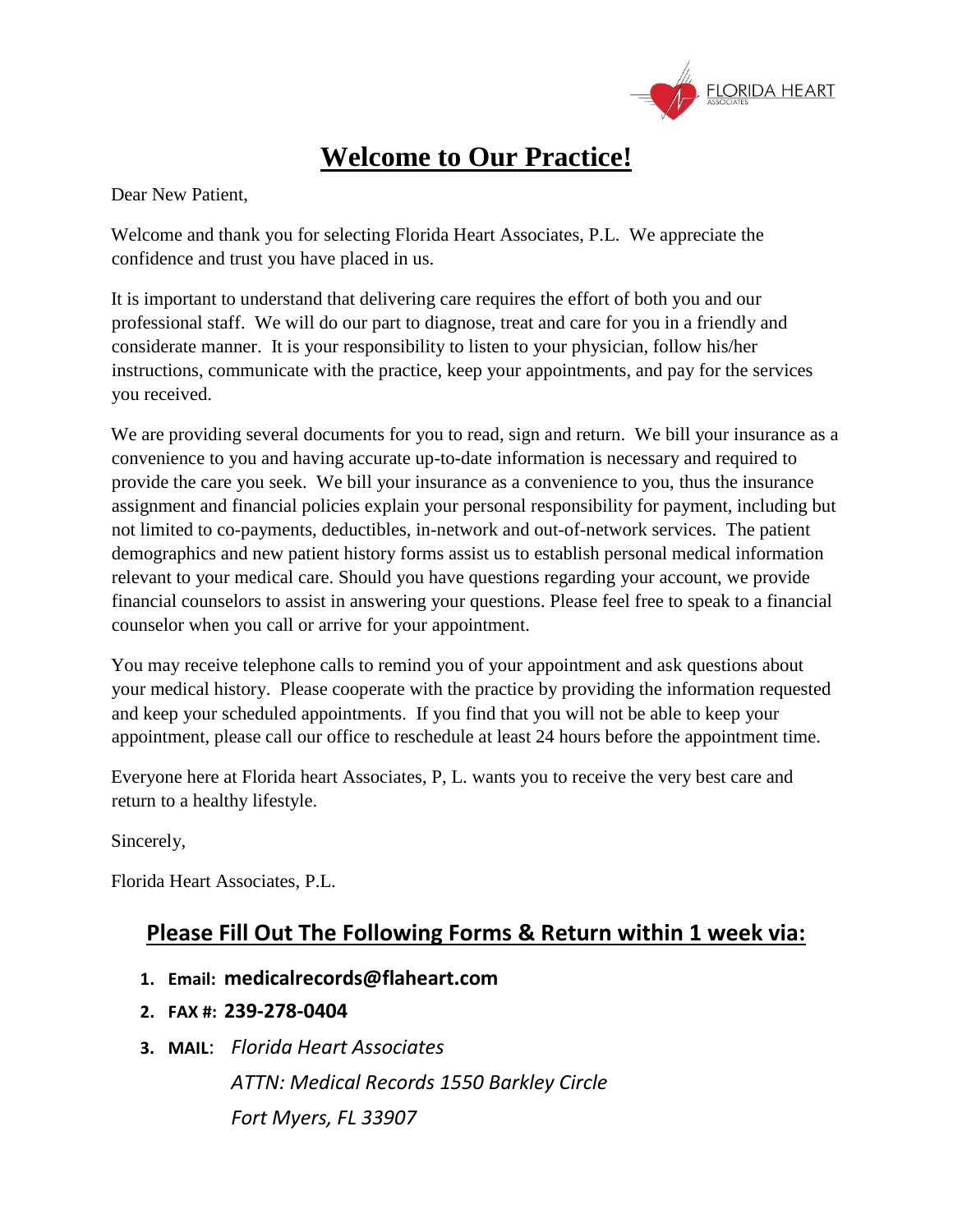

## **FHA NEW PATIENT HISTORY**

|            |     | <b>PRESENT CONCERNS: Pls circle.</b> |           |  |
|------------|-----|--------------------------------------|-----------|--|
| YES NO     |     | <b>Chest Pain</b>                    |           |  |
| YES NO     |     | <b>Difficulty Breathing</b>          |           |  |
| YES NO     |     | <b>Palpitations</b>                  |           |  |
| YES NO     |     | <b>Fainting/Lightheadedness</b>      | How Long? |  |
| <b>YES</b> | NO  | <b>Swelling in Legs</b>              | How Long? |  |
| <b>YES</b> | NO. | Cramps/fatigue in Legs while Walking | How Long? |  |

### **MEDICATIONS:**

| <b>DRUG NAME</b>   | $\mathbf{DOSAGE}$ | <b>ONCE A DAY / TWICE A DAY</b> |
|--------------------|-------------------|---------------------------------|
| $\mathbf{1}$ .     |                   |                                 |
| $\overline{2}$ .   |                   |                                 |
| $\overline{3}$ .   |                   |                                 |
| $\boldsymbol{4}$ . |                   |                                 |
| $\overline{5}$ .   |                   |                                 |
| 6.                 |                   |                                 |
| 7.                 |                   |                                 |
| 8.                 |                   |                                 |
| 9.                 |                   |                                 |
| 10.                |                   |                                 |
| $\overline{11}$ .  |                   |                                 |
| $\overline{12}$ .  |                   |                                 |
| 13.                |                   |                                 |
| 14.                |                   |                                 |
| $\overline{15}$ .  |                   |                                 |
| $\overline{16}$ .  |                   |                                 |
| 17.                |                   |                                 |
| 18.                |                   |                                 |
| $19$               |                   |                                 |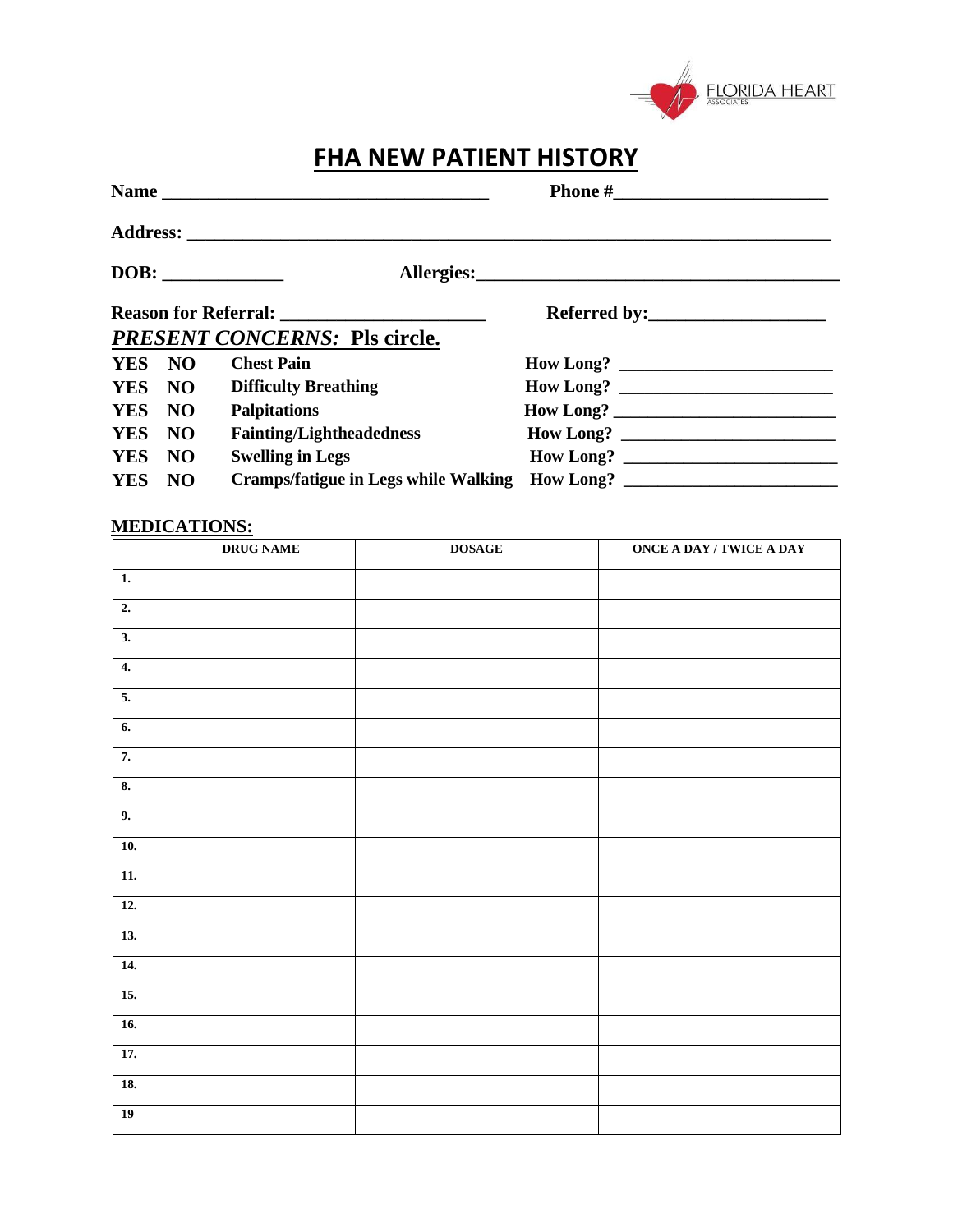

| <b>PAST MEDICAL HISTORY:</b><br><b>SOCIAL HISTORY:</b> |    |                                                    |                                                  |
|--------------------------------------------------------|----|----------------------------------------------------|--------------------------------------------------|
|                                                        |    | <b>YES</b> NO High Blood Pressure                  | Currently smoker: ______                         |
| <b>YES</b>                                             | NO | <b>Diabetes</b>                                    |                                                  |
|                                                        |    | <b>YES</b> NO High Cholesterol                     | Years smoked: ___________                        |
|                                                        |    | <b>YES</b> NO Thyroid Disease                      | Past Smoker: ____________                        |
|                                                        |    | <b>YES</b> NO Bleeding Issues                      | Never Smoked:                                    |
|                                                        |    | <b>YES</b> NO Valve repair or replacement          |                                                  |
|                                                        |    | <b>YES</b> NO Atrial fibrillation (AFib)           |                                                  |
|                                                        |    | <b>YES</b> NO Peripheral artery disease            | Caffeine Use:                                    |
| YES NO                                                 |    | <b>Stroke</b>                                      | <b>YES</b><br><b>Exercise:</b><br>N <sub>O</sub> |
| <b>YES</b>                                             | NO | Coronary artery disease/heart attack/Stents/Bypass |                                                  |

- **YES NO Kidney Disease**
- **YES NO Rheumatic Fever**

### *FAMILY CARDIAC HISTORY:*

|                                               | <b>Relation:</b> | <b>Approximate Age Diagnosed</b> |
|-----------------------------------------------|------------------|----------------------------------|
| Heart attack/stents/Bypass                    |                  |                                  |
| <b>Atrial Fibrillation (AFib)</b>             |                  |                                  |
| Died suddenly without<br>known cause          |                  |                                  |
| Aneurysm (Brain, Aortic,<br><i>Coronary</i> ) |                  |                                  |

*CARDIAC SURGERIES: (This includes bypass, stents, ablations, valve replacementmechanical or tissue, valve repair)* 

|    | When? | Hospital? City? |
|----|-------|-----------------|
|    |       |                 |
| "  |       |                 |
| J. |       |                 |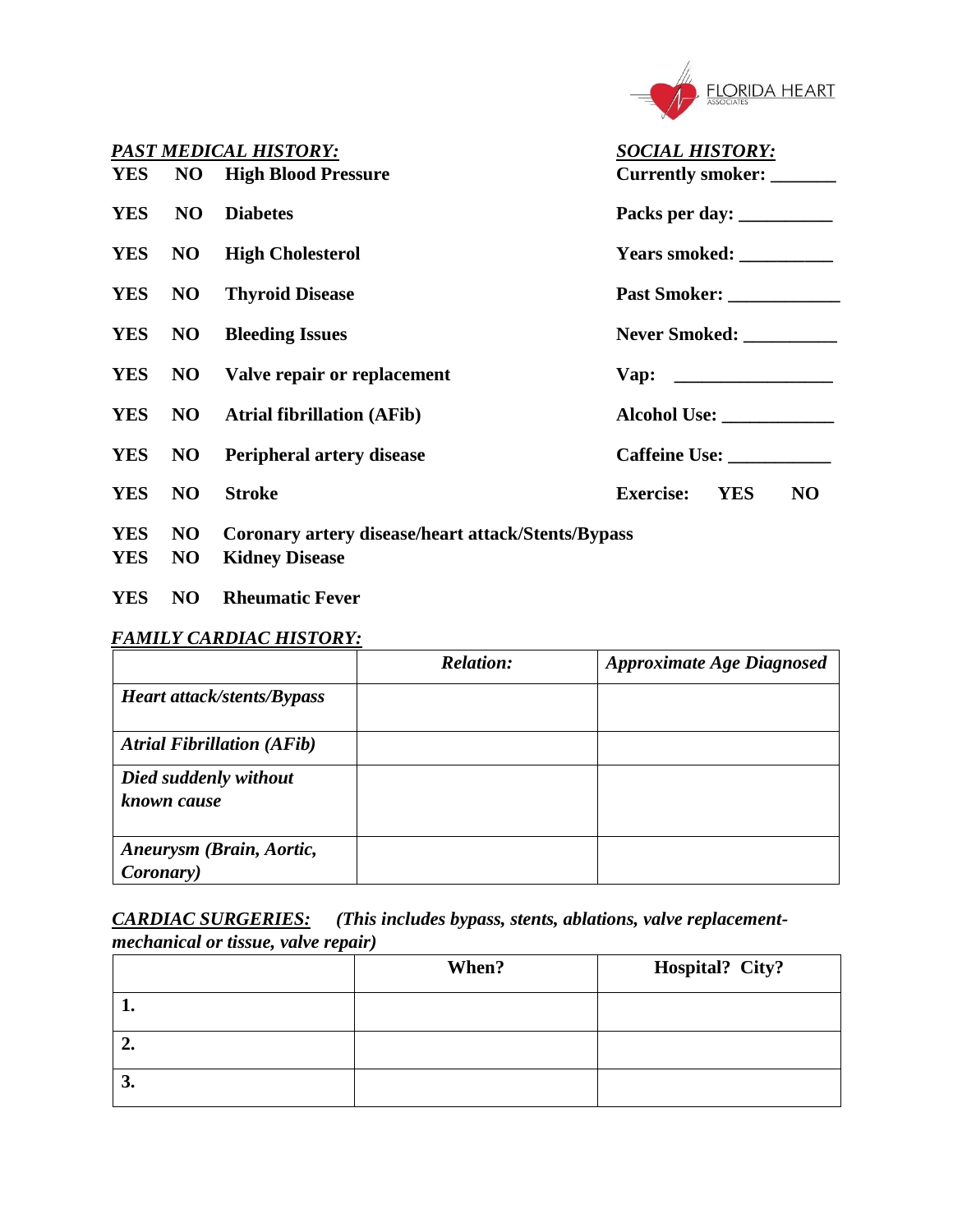|                                                           |                                              | <b>FLORIDA HEART</b>                                                       |
|-----------------------------------------------------------|----------------------------------------------|----------------------------------------------------------------------------|
| <b>CARDIAC IMAGING</b>                                    | <b>WHEN:</b>                                 | <b>WHERE:</b>                                                              |
| <b>Last Stress Test</b>                                   |                                              |                                                                            |
| <b>Last Echocardiogram</b>                                |                                              |                                                                            |
| <b>Cardiac Catherization</b>                              | the control of the control of the control of |                                                                            |
| <b>Ablation</b>                                           |                                              |                                                                            |
| <b>Last Coronary calcium Score</b>                        | <u> 1989 - Johann Barbara, martin d</u>      | <u> 1980 - Johann John Stone, mars et al. (</u>                            |
| <b>Last Coronary Cat SCAN</b>                             |                                              |                                                                            |
| <b>Cardioversion</b>                                      | the control of the control of the control of | the control of the control of the control of the control of the control of |
| <b>Holter or ECAT monitor</b>                             |                                              |                                                                            |
| Recent CARDIAC Hospitalization: WHEN: WHEN: WHERE: WHERE: |                                              |                                                                            |
|                                                           |                                              |                                                                            |
|                                                           |                                              |                                                                            |
|                                                           |                                              |                                                                            |

Is there any other information that you think your doctor should know?

We thank you for taking the time to fill out this patient package. We look forward to seeing you in our practice!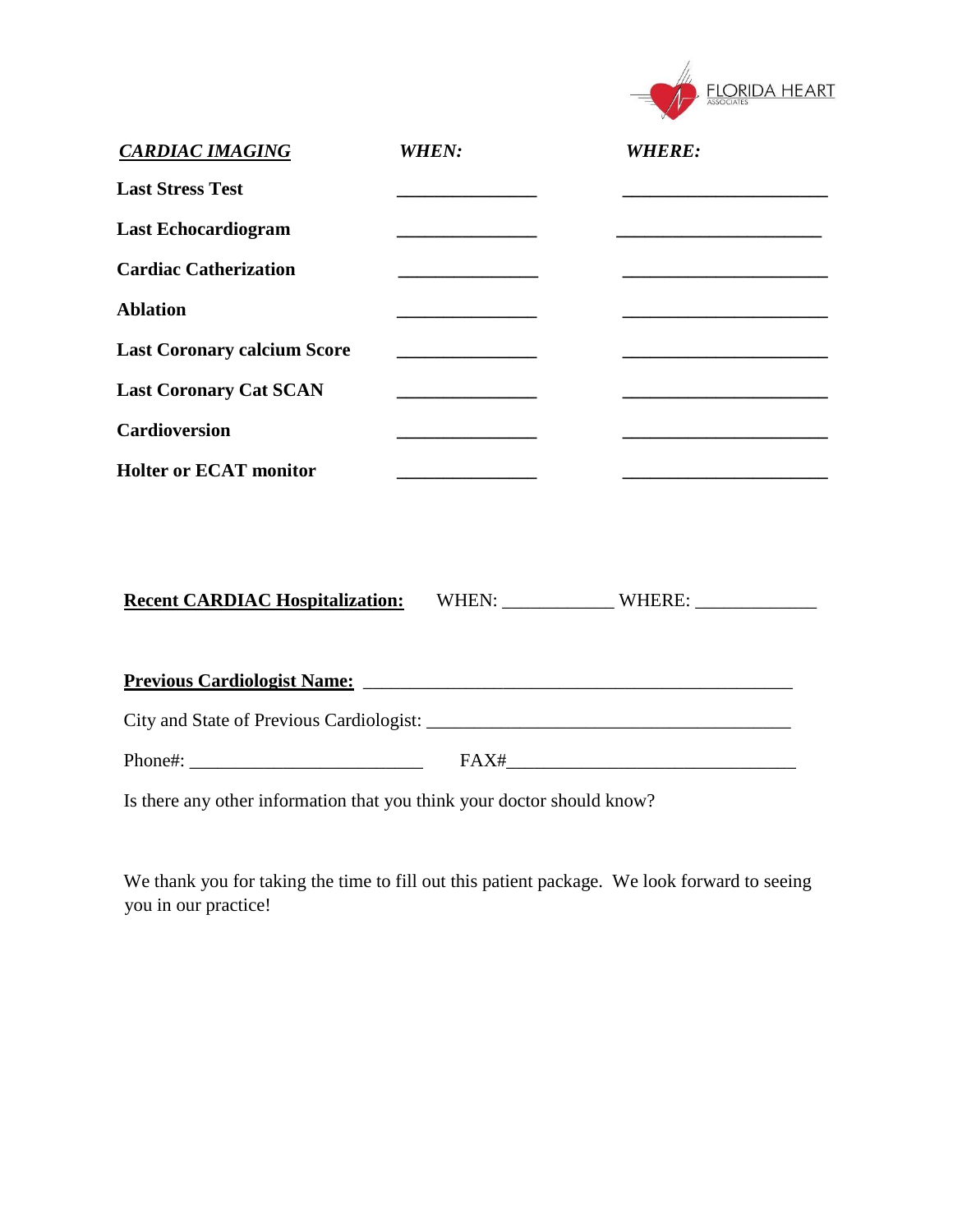

# **Authorization for Release of Medical Record Information**

I hereby authorize Florida Heart Associates (FHA) to obtain my protected health information, by requesting a copy of my medical records including office notes, labs, imaging, procedures pertaining to my health condition from my Primary Care Physician, Previous Cardiologist or Other Specialist as listed below.

**PCP**: \_\_\_\_\_\_\_\_\_\_\_\_\_\_\_\_\_\_\_\_\_\_\_\_\_\_\_\_\_\_ **Previous Cardiologist**:\_\_\_\_\_\_\_\_\_\_\_\_\_\_\_\_\_\_\_\_\_\_

**Other Specialist/Doctor:** \_\_\_\_\_\_\_\_\_\_\_\_\_\_\_\_\_\_\_\_\_\_\_

As described in the notice of privacy practices of Florida heart Associates, PL, I understand that I may revoke this authorization in writing at any time, except to the extent that the action have been taking as outlined by this authorization; the revocation must be in writing and sent to Florida Heart Associates, 1550 Barkley Cir., Fort Myers, FL 33907.

| <b>Patient Name:</b> | Date of Birth: |
|----------------------|----------------|
| Patient's Signature: | Today's Date:  |

#### \*\*\*\*\*\*\*\*\*\*\*\*\*\*\*\*\*\*\*\* **FHA STAFF TO FILL OUT BELOW**\*\*\*\*\*\*\*\*\*\*\*\*\*\*\*\*\*\*\*\*\*\*\*\*\*\*\*\*

FHA Staff Requests the Release of Medical Records within the last 5 years requested:

All Catherization Most recent Echocardiogram Most recent Stress test

- \_\_ Most recent Labs/ INR/Lipids \_\_ Last Office Note \_\_\_Heart Surgery or Vascular Surgery
- \_\_ Most recent Vascular Imaging \_\_\_ Most recent MUGA \_\_\_ Most Recent Pacer Check

Most recent Event or Holter Monitor \_\_\_ Most recent EKG \_\_\_ Other:

**Please send the following information to FHA via:** 

- 1. EMAIL: **medicalrecords@flaheart.com**
- 2. FAX: **239-278-0404**

 $\hat{\mathbf{r}}$ 

3. MAIL: **Florida Heart Associates, PL Attn: FHA Abstraction 1550 Barkley Circle Fort Myers, FL 33907**